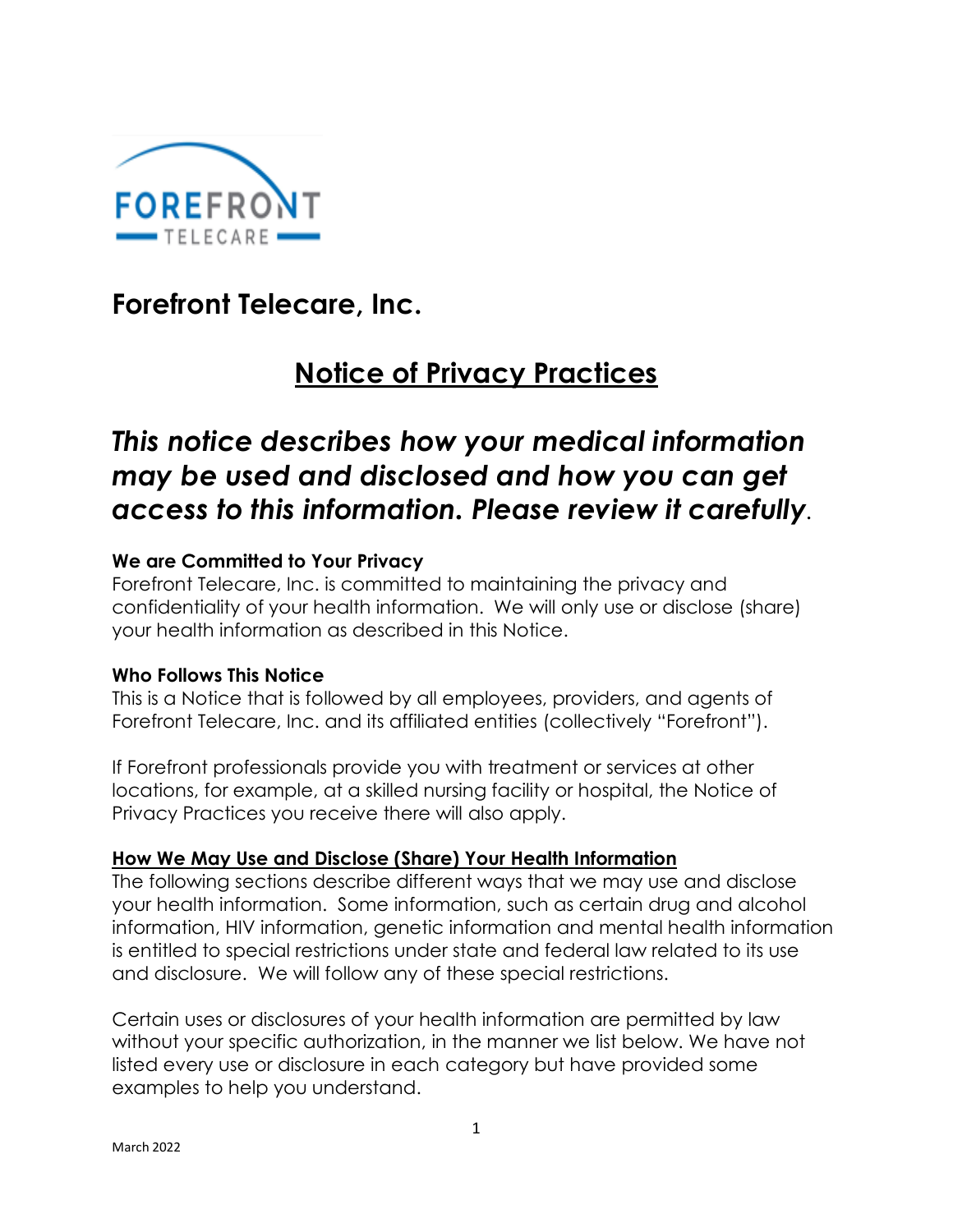*Treatment.* We may use and disclose your health information to our staff and others who are involved in your care in order to provide your treatment and services. We may also provide your practitioner and other healthcare providers with copies of your health information that may assist in your care after you are discharged from Forefront's care. For example, a doctor treating you for a behavioral health condition may need to know what medications you are currently taking because those medications may affect what other medications may be prescribed to you. Also, information obtained by a member of your team will be recorded in your health record and used to determine the course of treatment that should work best for you. Depending on your particular state's laws, we may also share your information with your treating providers outside of Forefront so that your care is coordinated among the providers. In that way, the team will know how you are responding to treatment.

**Payment.** We may use and disclose your health information so that the treatment and services you receive from Forefront may be billed to an insurance company or a third-party payer on your behalf. We may also provide your health insurer with information to obtain prior approval for coverage of diagnostic and treatment services. We may also disclose your information to family members, guardians, or other individuals who pay for your care. For example: A bill may be sent to your health insurance company or another thirdparty payer. The information on or accompanying the bill may include information that identifies you, as well as your diagnosis, procedures, and the medications and supplies used in your care.

*Health Care Operations.* We may use and disclose your health information for routine health operations necessary to run our business, which ensures that our patients receive high quality care. For example: Members of the health care team or quality improvement team may use information in your health record to assess the care and outcomes in your case and others like it. This information will then be used in an effort to continually improve the quality and effectiveness of the health care and service we provide.

*Business Associates*. There are some clinical, business or quality management services that Forefront provides through contracts with third parties (business associates). Examples may include laboratory services, quality management experts, some billing services, and our consultants and attorneys. When these services are contracted, we may disclose your health information to the extent necessary to our business associates so they can perform the job we've asked them to do. To protect your health information, however, we require our business associates to sign a contract stating that your health information will be appropriately safeguarded by them.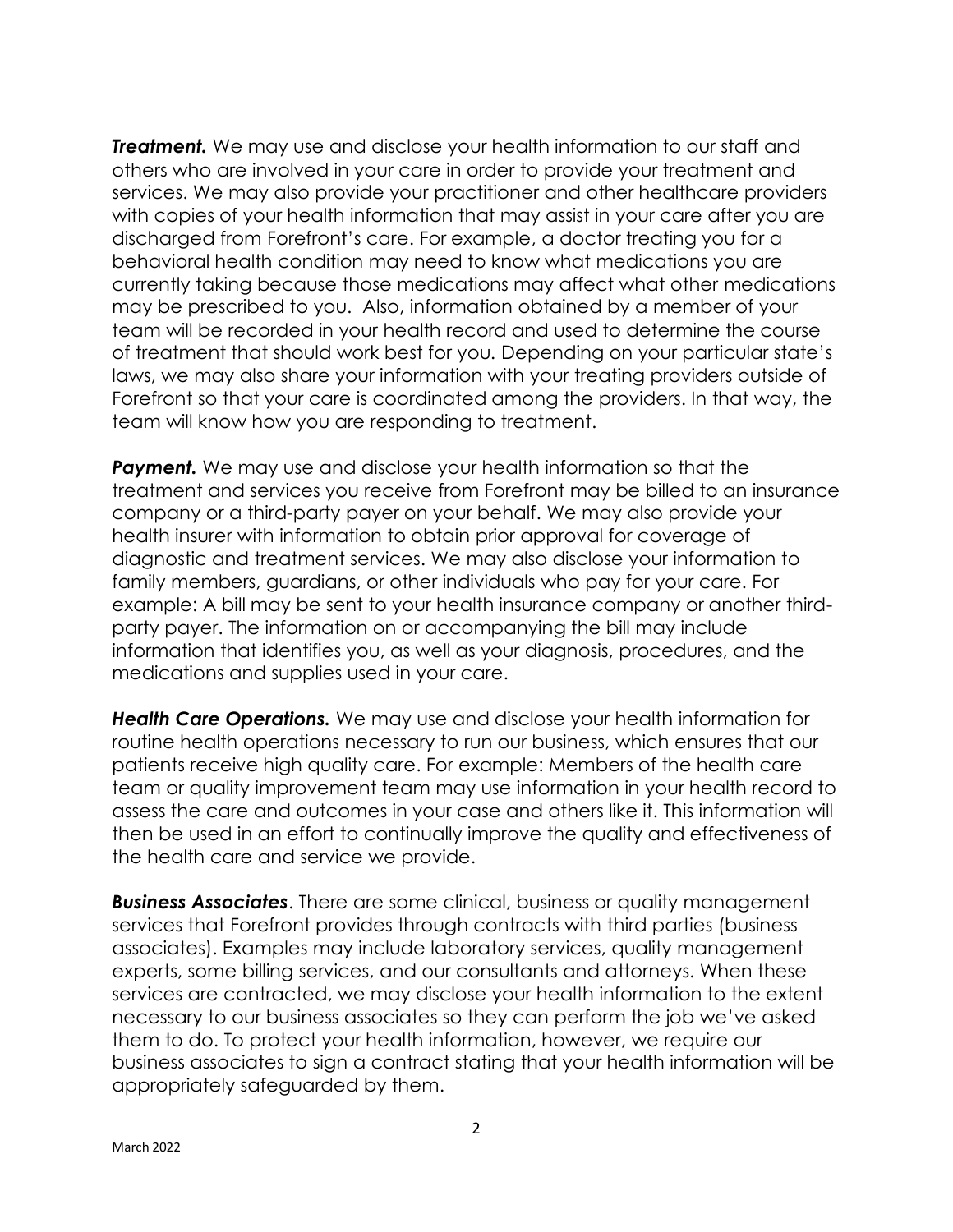**Individuals Involved in Your Care.** Unless you tell us in advance not to do so, we may disclose your health information, using our best judgment, to a family member or friend who is involved in your care. Upon inquiry, we may disclose to others that you are being treated by Forefront, and we may provide a summary of your condition or status if requested.

*Health Information Exchanges*. Forefront may participate in one or more health information exchanges (HIE), where we may share your health information, as allowed by law, to other health care providers or entities for coordination of your care. This allows health care providers at different facilities participating in your treatment to have the information needed to treat you. If you do not want Forefront to share your information in an HIE, you can opt out by contacting Forefront's Privacy Officer (contact information below).

*Research*. Under certain circumstances, we may use or disclose your health information for medical research purposes. However, for most uses or disclosures for research, your written authorization will be required.

*Appointment Reminders.* We may use and disclose health information to you by telephone or email, and provide an appointment reminder for services by Forefront.

*Treatment Alternatives.* We may use and disclose your health information to inform you about possible treatment alternatives or other health-related benefits and services that may be of interest to you.

**Abuse and Neglect Reporting**. We may disclose your health information to a government authority that is permitted by law to receive reports of abuse, neglect or domestic violence.

**Lawsuits and Other Legal Proceedings**. We may disclose health information to courts, attorneys and court employees in the course of conservatorship, writs and certain other judicial or administrative proceedings. We may also disclose health information about you in response to a court or administrative order, or in response to a subpoena, discovery request, warrant or other lawful process.

*Fundraising and Marketing.* We may contact you or your family as part of a Forefront fund-raising effort, but we shall only use general demographic information such as your name and address in any such communications. You have a right to choose not to receive these communications and we will tell you how to cancel them.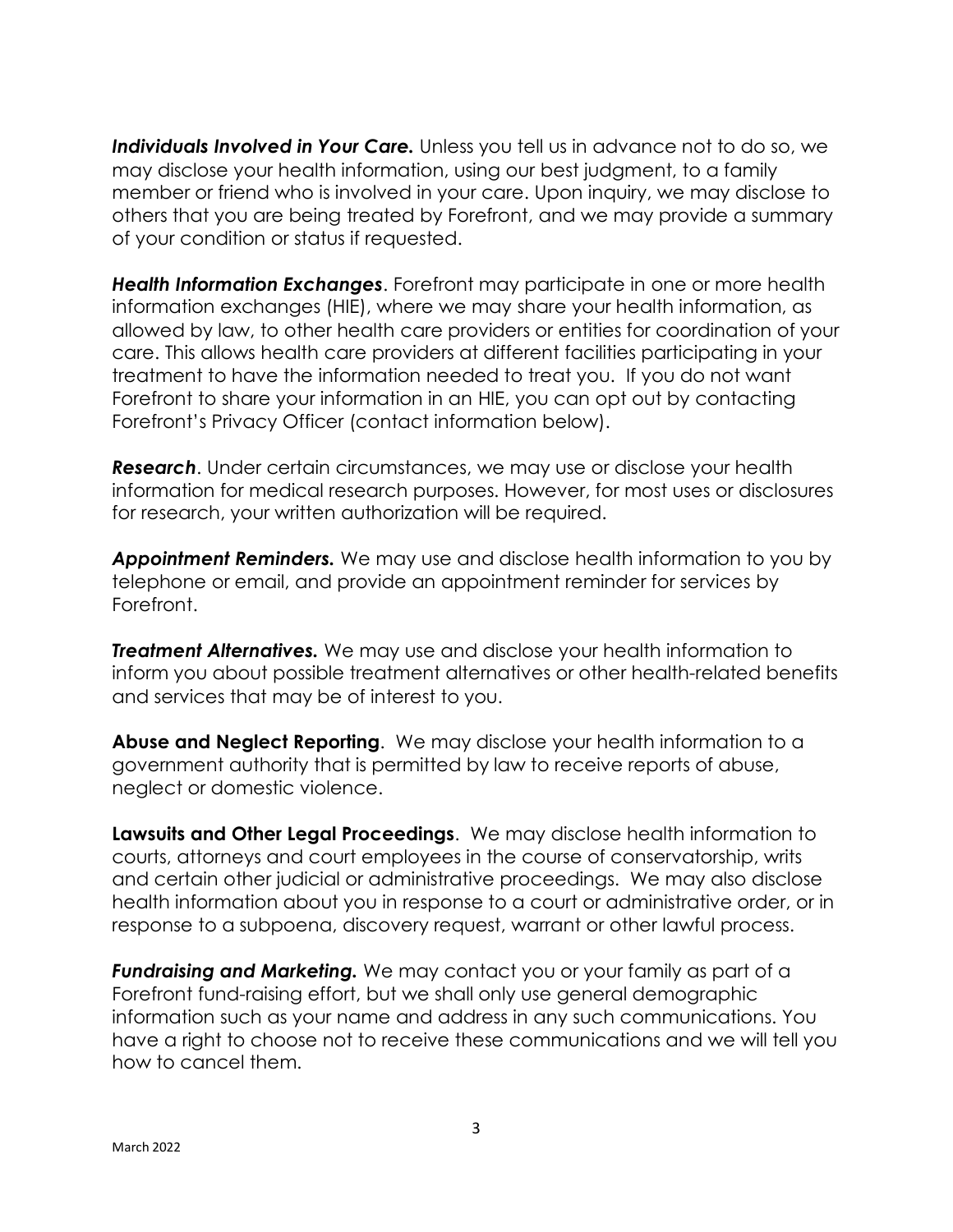*Worker's Compensation.* We may disclose your health information to the extent authorized by and to the extent necessary to comply with laws relating to worker's compensation or other similar programs established by law.

**Disaster Relief Efforts**. We may disclose health information about you to an entity assisting in a disaster relief effort so that others can be notified about your condition, status and location.

**Public Health.** As required by law, we may use and disclose your health information for public health activities including: disease, injury, or disability prevention or control; disease or infection exposure reporting; birth and death reporting; child abuse or neglect reporting; domestic violence reporting; medication reactions; problems with products or adverse events.

*As Required By Law.* We may use and disclose your health information in other ways when required by federal, state or local laws. Also, when state law concerning your health information provides you with more protection than the federal laws, we will follow those laws.

*Governmental and Accreditation Body Oversight.* Your health information may be released or disclosed to an authorized federal, state, or local licensing, public safety, investigative agency, or to an external accrediting body. Such agencies may review your health information during the course of their investigations, surveys, inspections, and other related activities to ensure the safety and quality of our services.

**Organ and Tissue Donation**. If you are an organ donor, we may release your health information to organizations that obtain, bank or transplant organs, eye or tissue, as necessary to facilitate organ or tissue donation and transplantation.

*Averting Serious Threat To Health Or Safety.* We may use and disclose your health information when necessary to prevent a serious health or safety threat to you or others. We will only disclose the information to someone able to help prevent the threat.

*Funeral Directors, Coroners, And Medical Examiners*. We may disclose your health information to funeral directors, coroners, and medical examiners to identify a deceased person or determine the cause of death. We may also disclose your health information to funeral directors as necessary to comply with applicable law and to carry out their duties.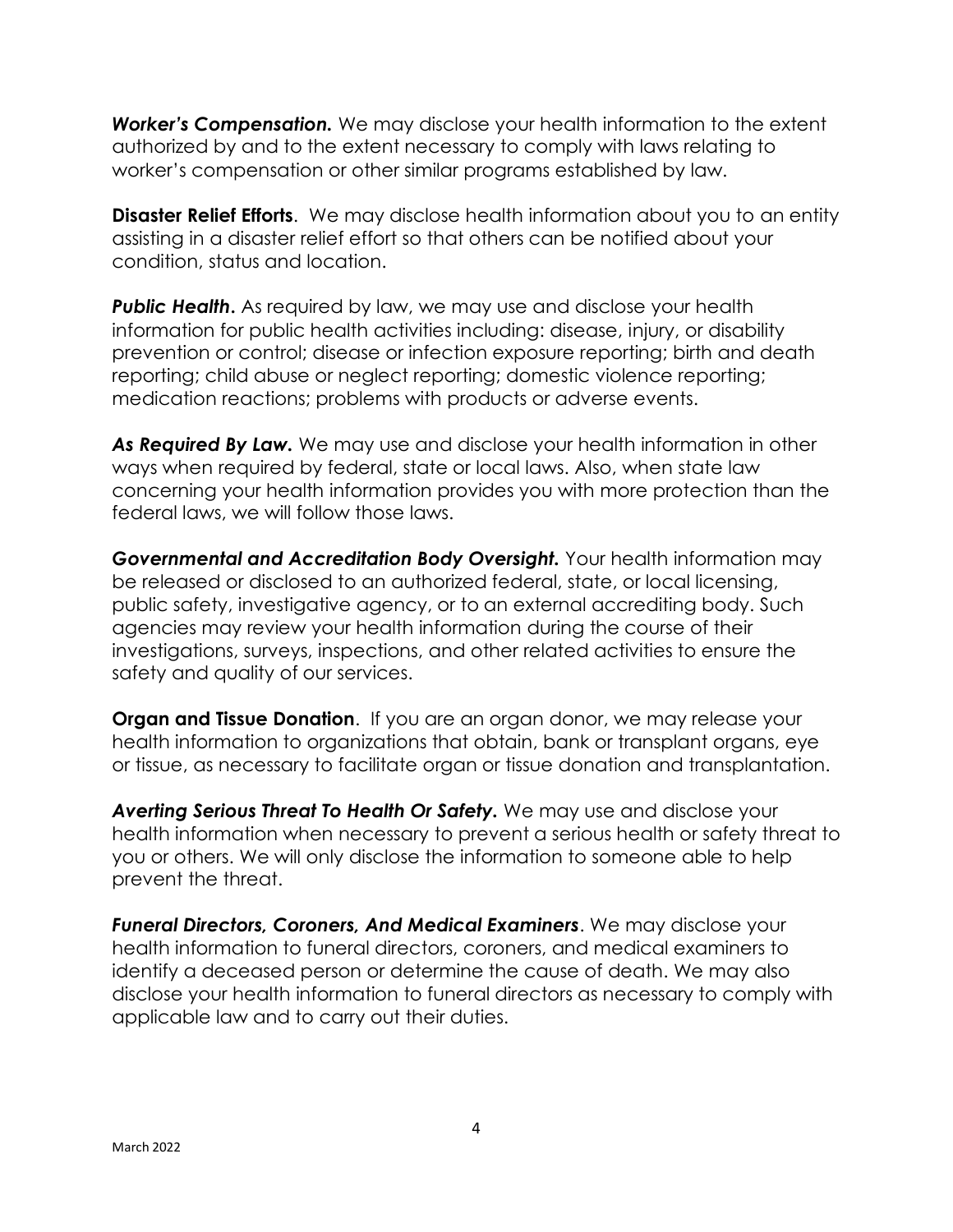**Inmates**. If you are an inmate of a correctional institution or under the custody of law enforcement officials, we may release health information about you to the correctional institution as authorized or required by law.

*Military and Veterans.* If you are a member of the armed forces, we may disclose your health information as required by military command authorities.

*Law Enforcement*. We may disclose your health information for law enforcement officials or federal security agencies for purposes such as: responding to a valid court order, subpoena, warrant or similar process; identifying or locating a suspect, fugitive, material witness, or missing person; reporting a death that we believe may be the result of criminal conduct; and other law enforcement purposes, including national security activities.

#### **Other Uses And Disclosures Of Your Health Information**

We will make other uses or disclosures of your health information only with your written permission (called "authorization"). When you provide authorization for use or disclosure of your health information, you may revoke that authorization in writing at any time. If you revoke your permission, we will no longer use or disclose health information about you for the reasons covered by your written authorization. However, you understand that we cannot take back any disclosures we have already made with your permission.

#### **Your Rights Regarding Your Health Information**

Your health record is the physical property of the healthcare practitioner or facility that compiled it. However, you have the following rights about the health information we maintain about you:

## **You have the right to:**

● *Inspect and request a* **copy** of your medical and treatment records. We may charge you a reasonable cost-based fee to cover copying and postage costs. Under certain circumstances, we may deny your request. If denied, you may have the denial reviewed by another official designated by us. We will honor the results of that review.

● *Request a restriction* on certain uses and disclosures of your health information we use or disclose about you. For example, you may request that we limit the health information we disclose to someone who is involved in your care or the payment for your care. We are not required to agree with your request. If we do agree, we will comply with your request unless the information is needed to provide you emergency treatment. Also, if you pay out of pocket and in full for a health care item or service, and you ask us to not disclose to your health plan that you received that service, we will agree to your request to the extent that the disclosure to the health plan is for the purpose of carrying out payment or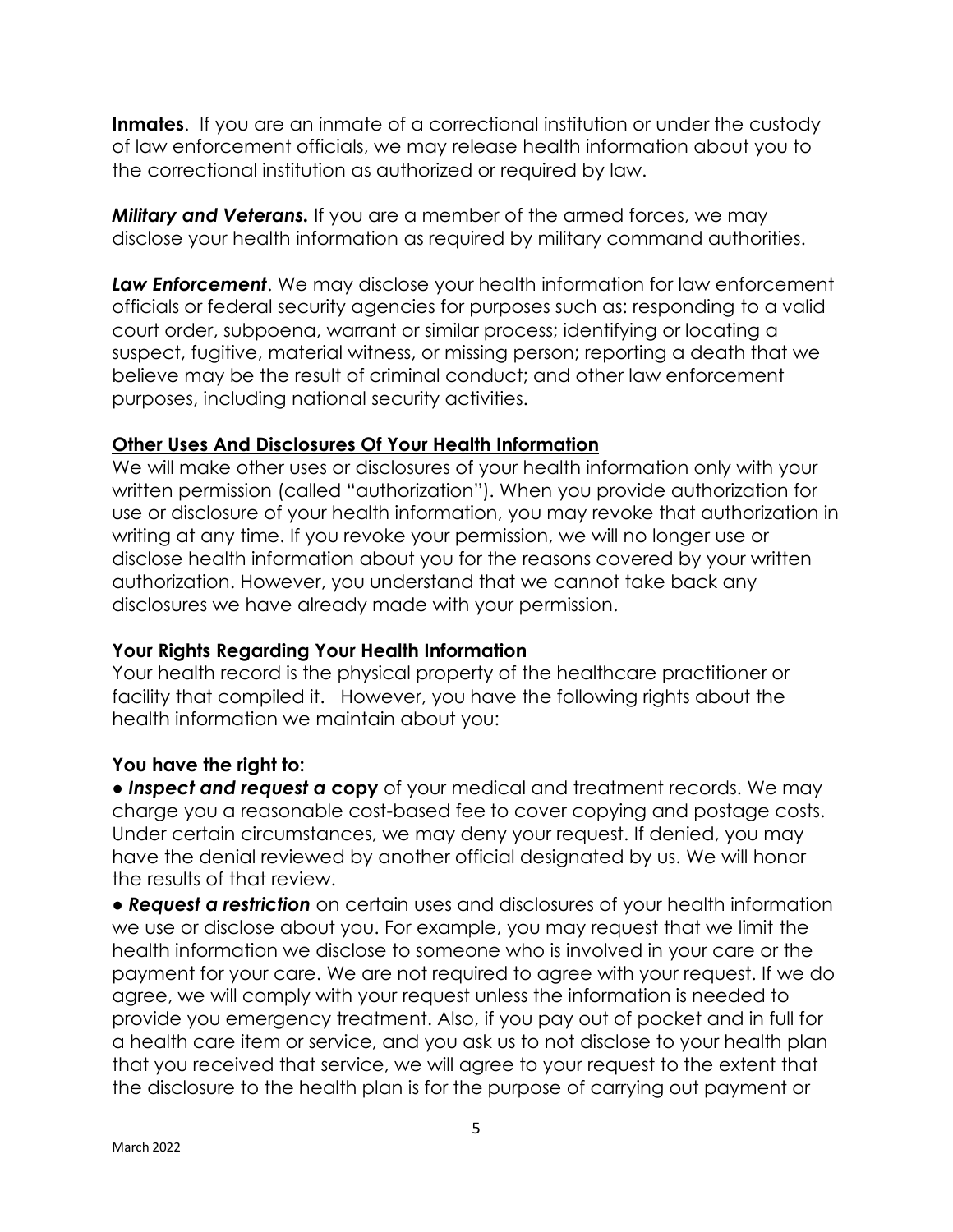health care operations and the disclosure is not required by law. You must submit your request in writing to the Privacy Officer (see below for contact information). In your request, you must tell us (i) what information you want to limit; (2) whether you want to limit our use, disclosure or both; and (3) to whom you want the limits to apply, for example, disclosures to your spouse.

● *Obtain a paper copy of our Notice of Privacy Practices* upon request. You may ask us to give you a copy of this Notice at any time.

● *Request an amendment to* your health information if you feel that the health information in your record is incorrect or incomplete. You have this right for as long as the information is kept by or for this facility. We are not required to change your health information and will provide you with information about our decision. You must submit your request in writing to the Privacy Officer (see below for contact information).

● *Obtain an accounting of disclosures* of your health information made by us. The accounting will not include the allowed common uses and disclosures, or the uses and disclosures that you authorized. You must submit your request in writing to the Privacy Officer (see below for contact information). Your request must state a time period which may not be longer than six years from the date the request is submitted and may not include dates before April 14, 2003.

● *Receive Alternate Form of Communication* of your health information by an alternative means or location to keep your information confidential. For example, you may ask that we only contact you via mail or a certain telephone number. You must submit your request in writing to the Privacy Officer (see below for contact information).

● *Revoke your authorization* to use or disclose health information in writing except to the extent that action has already been taken.

#### **To exercise any of your rights listed above, you may contact the Forefront Privacy Officer at (609-480-3128) or email at [compliance@fftcare.com.](mailto:compliance@fftcare.com)**

## **Changes To Our Privacy Practices**

We reserve the right to change our privacy practices at any time in the future and to make the revised practice effective for all protected health information we maintain (health information we already have as well as health information that we create or receive in the future). Each time there is a material change to uses or disclosures, your rights, our legal duties, or other privacy practices outlined in our Notice of Privacy Practices, we will provide you with a copy of the revised notice at your request. The Notice will also be posted on our public website.

#### **For More Information Or To Report A Problem**